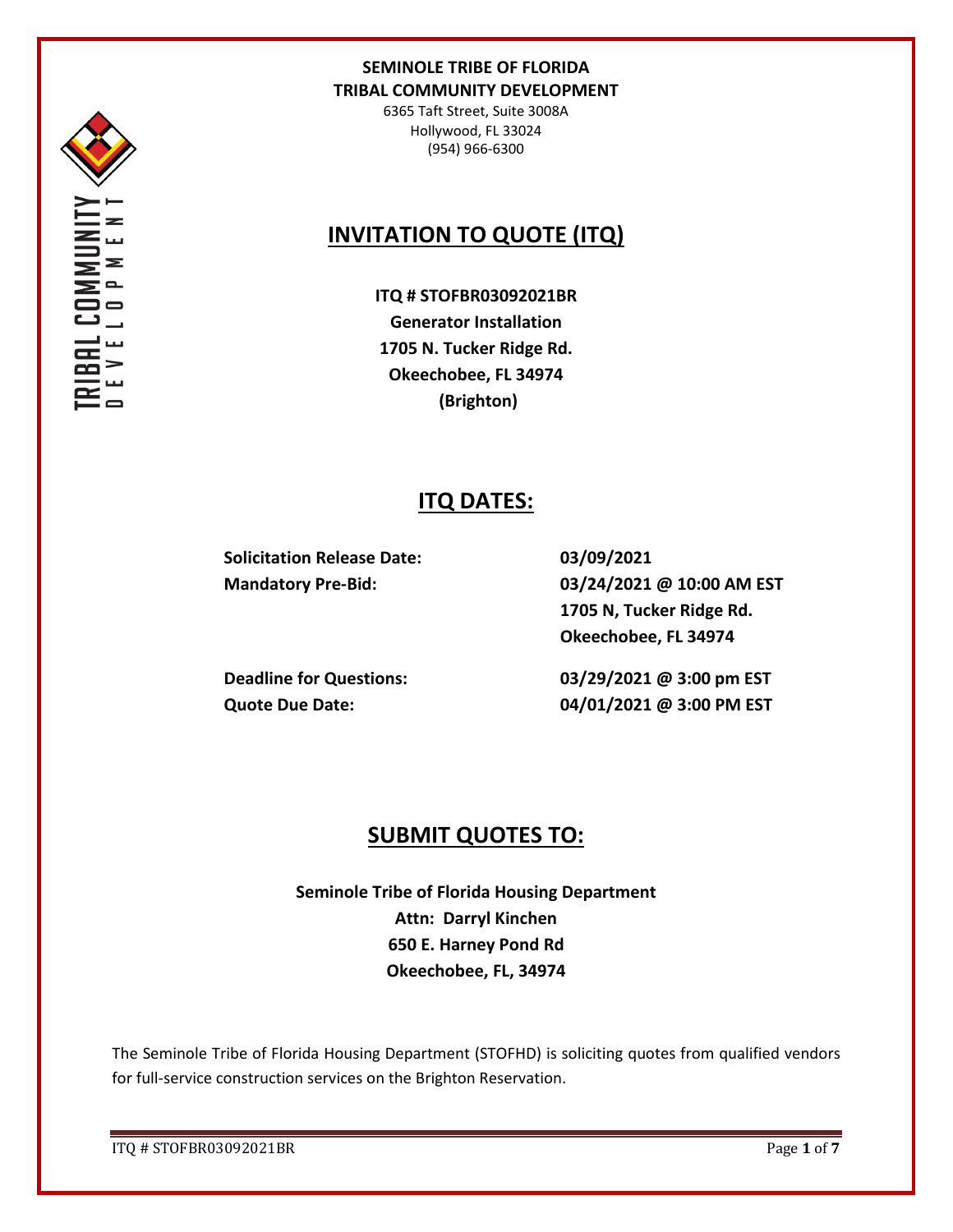6365 Taft Street, Suite 3008A Hollywood, FL 33024 (954) 966-6300

## **SECTION 1: INTRODUCTION AND INSTRUCTIONS**

#### **1.0 INTRODUCTION**

This ITQ provides prospective firms with sufficient information to enable them to prepare and submit quotes to the Seminole Tribe of Florida Housing Department (STOFHD) for The STOFHD is initiating this competitive ITQ to qualified Vendors who are in the business of providing General Contractor Services, capable of completing numerous job functions/services in a timely manner and therefore, seeks to enter into an Agreement with that Vendor.

#### **1.1 INSTRUCTIONS**

This Invitation To Quote (ITQ) contains the instructions governing the quotes to be submitted and the material to be included therein; as well as any mandatory requirements that must be met to be eligible for consideration. All requests for clarification and/or any additional questions regarding this ITQ must be submitted via email to: DarrylKinchen@semtribe.com

 Seminole Tribe of Florida Housing Department ATTN: **Darryl Kinchen**

> **650 E. Harney Pond Rd Okeechobee, FL, 34974**

A mandatory pre-bid meeting at the home is scheduled for **Wednesday, 03/24/2021 at 10:00 am**

**Only those emailed or sealed quotes received in this Brighton Housing Department office on or before the Due Date and time will be eligible for consideration. Any quote received after the Due Date and time, regardless of the method of delivery, will be discarded.** 

The STOFHD hereby notifies all bidders that if your quote is selected, you will be required to enter into a formal contract with the Seminole Tribe of Florida for the services you are bidding. You will also be required to meet all company vendor, insurance and certification requirements.

The STOFHD reserves the right to reject any or all quotes, to waive formalities or informalities, and to award contract, either in whole or in part. The right is also reserved to select minority vendors and/or vendors with tribal member ownership.

All quotes submitted become the property of STOFHD upon receipt. The content of all quotes shall be kept confidential until an award is made, after which such content will no longer be kept confidential, except as noted therein.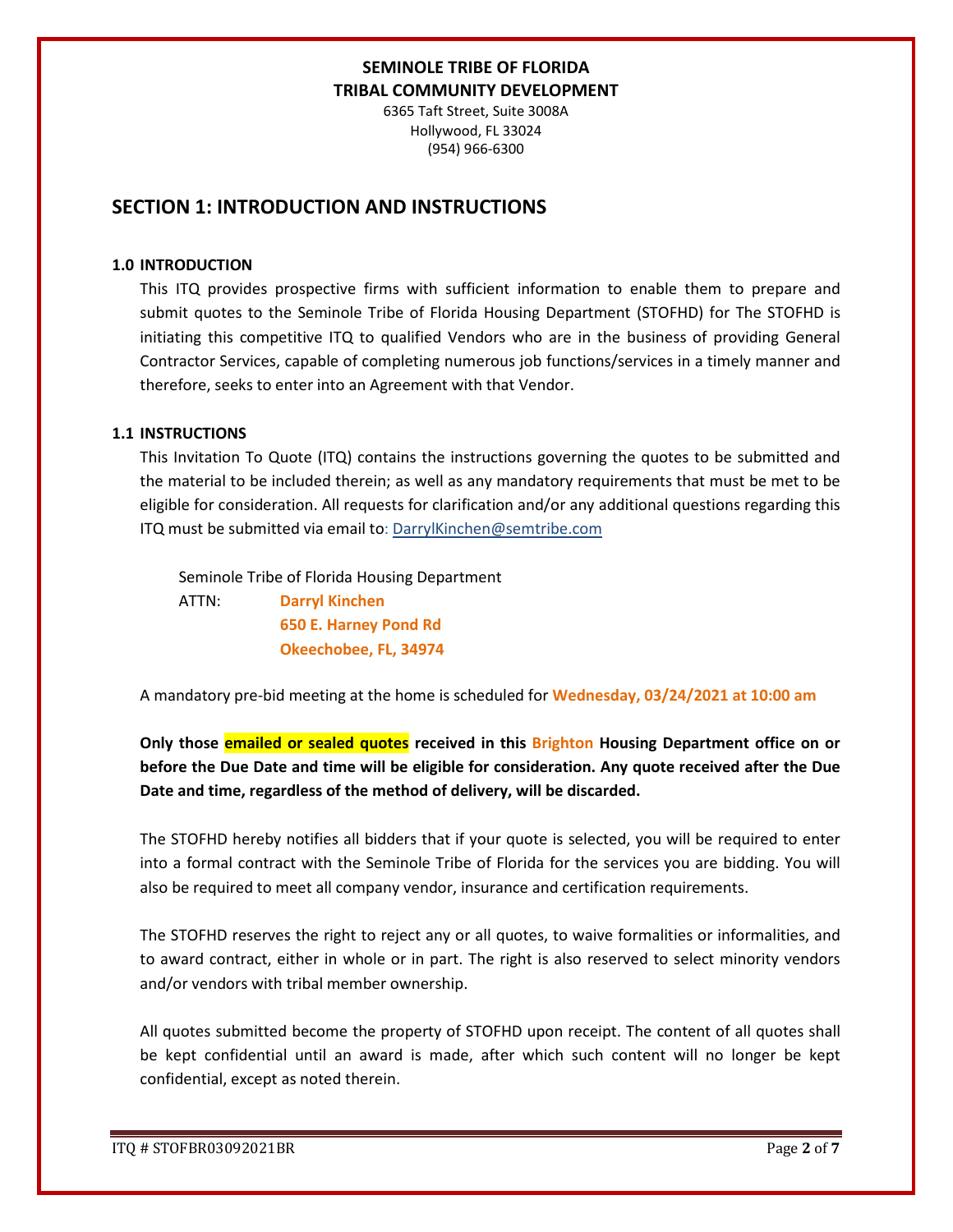6365 Taft Street, Suite 3008A Hollywood, FL 33024 (954) 966-6300

## **SECTION 2: GENERAL REQUIREMENTS**

#### **2.0 OBJECTIVE**

The objective of this ITQ is to provide sufficient information to enable qualified Respondents to submit written quotes. This ITQ is neither a contractual offer nor a commitment to purchase any products or services. All information contained in the quote must be legible. Any and all corrections and or erasures must be initialed. **Each quote shall be signed in ink by an authorized representative of the respondent**. The contents of the quote submitted by the successful respondent of the ITQ may become part of the contract awarded as a result of this solicitation.

#### **2.1 SCOPE OF WORK (SOW)**

The Scope-of-Work ("SOW") contained in the Attachments describes the services expected for a Contractor to provide the STOFHD. Respondent must ensure that all such services contained in the SOW are provided for in every particular and shall meet or exceed the level of quality, availability, features, functionality, frequency, accuracy, and performance.

The silence of specifications or requirements as to any detail contained in this document or any of the attachments or exhibits, or the apparent omission from any specifications or requirements, or a detailed description concerning any point, shall be regarded as meaning that only the best commercial practices shall prevail and that only material and workmanship of the finest quality are to be used. All interpretations of the Scope of Work shall be made on the basis of this statement.

#### **2.3 NOTIFICATION**

Each respondent submitting a quote in response to this ITQ will be notified in writing as to acceptance or rejection of their quote. Release of notification letters should be within sixty (60) days of the quote submission date. STOFHD reserves the right to delay this action if it is deemed to be in the best interests of STOFHD.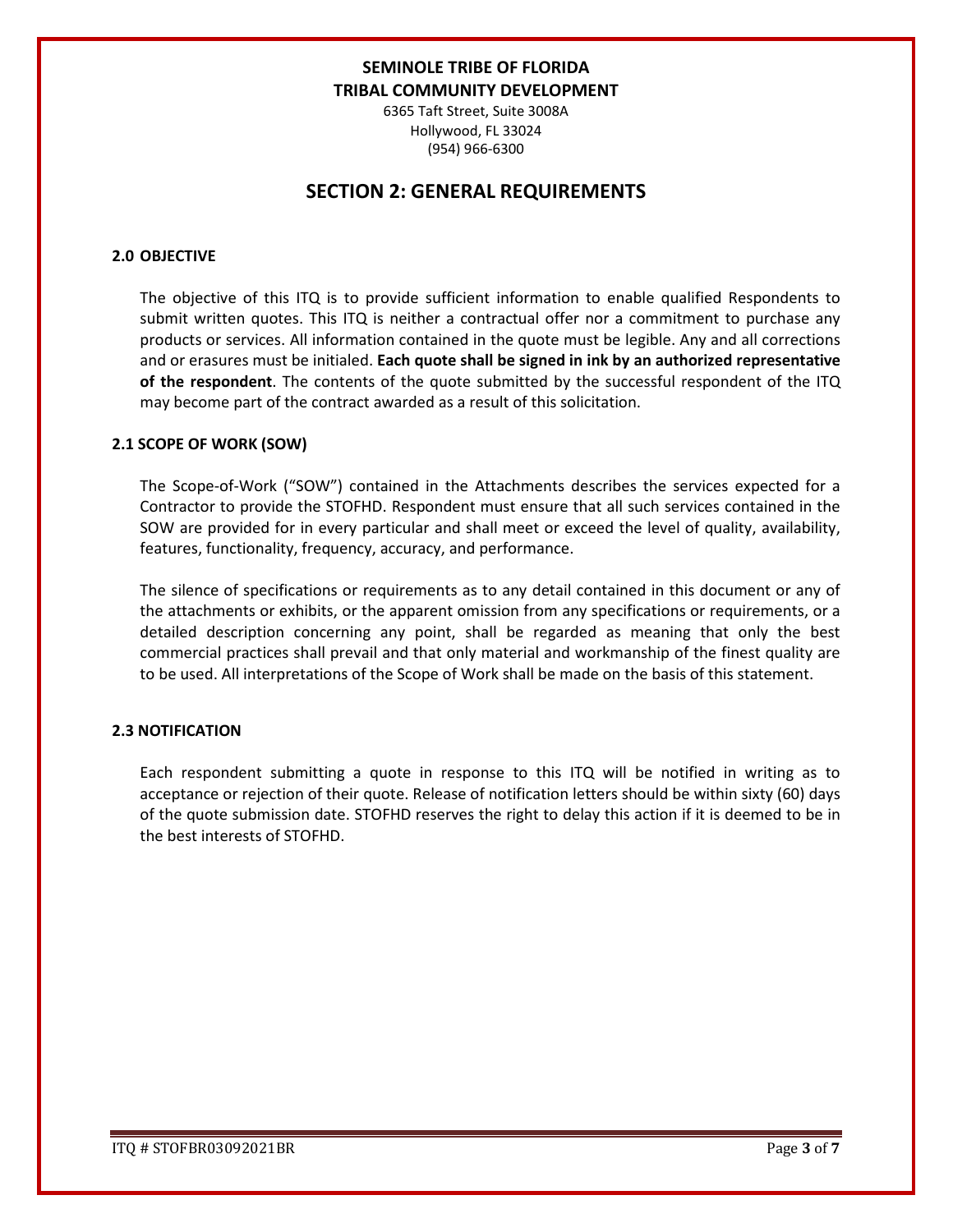6365 Taft Street, Suite 3008A Hollywood, FL 33024 (954) 966-6300

# **Housing Standardized Request for Repairs/Construction**

### **Bathroom:**

- All wood cabinets are required at all times, when like for like is stated if current cabinet is particle board, include in the bid the price to replace with all wood
- Dur-rock on walls in the shower or tub area
	- o All joints, corners and around windows must be sealed with red guard
	- o Extend the Dur-rock 2' on all sides beyond the shower or tub
- Shower floor mortar bed, no foam or any other products should be used
	- o Minimum 2-4% pre-slope
- Liner should be water tested for 24 hours
	- o Minimum 6 inches
- All floor tile should be slip/skid resistant
- Shower floor tile should be a maximum of 2x2 mesh
- Provide backing for all walls inside tub/shower area between 32" and 38"
- Faucets should be Kohler or Delta
- From shower diverter to shower head piping must be copper tubing and copper fittings o Secure the diverter and pipe fittings securely
- When tiling the walls extend 2 feet passed the shower or tub
- ADA bathroom the entire bathroom must be tile a minimum of 4 feet
- All toilets must be Kohler highline
- All exhaust must be vented through the roof or soffit
	- o The exhaust fan and light for the bathroom must be on the same switch
- All paint must be high gloss

### **Kitchen:**

- All wood cabinets are required at all times, when like for like is stated if current cabinet is particle board, include in the bid the price to replace with all wood.
- All sinks should be deep double drop in sinks
- Faucets should be Delta with a pull out spray hose
- Moisture resistant (purple) drywall
- Cabinet screws should be a minimum of  $2 \frac{1}{2}$  inches
	- o Efforts should be made to find a stud
- If drywall is removed from floor to ceiling, blocking must be provided for upper and lower cabinets

All microwave and kitchen hoods must be exhausted outside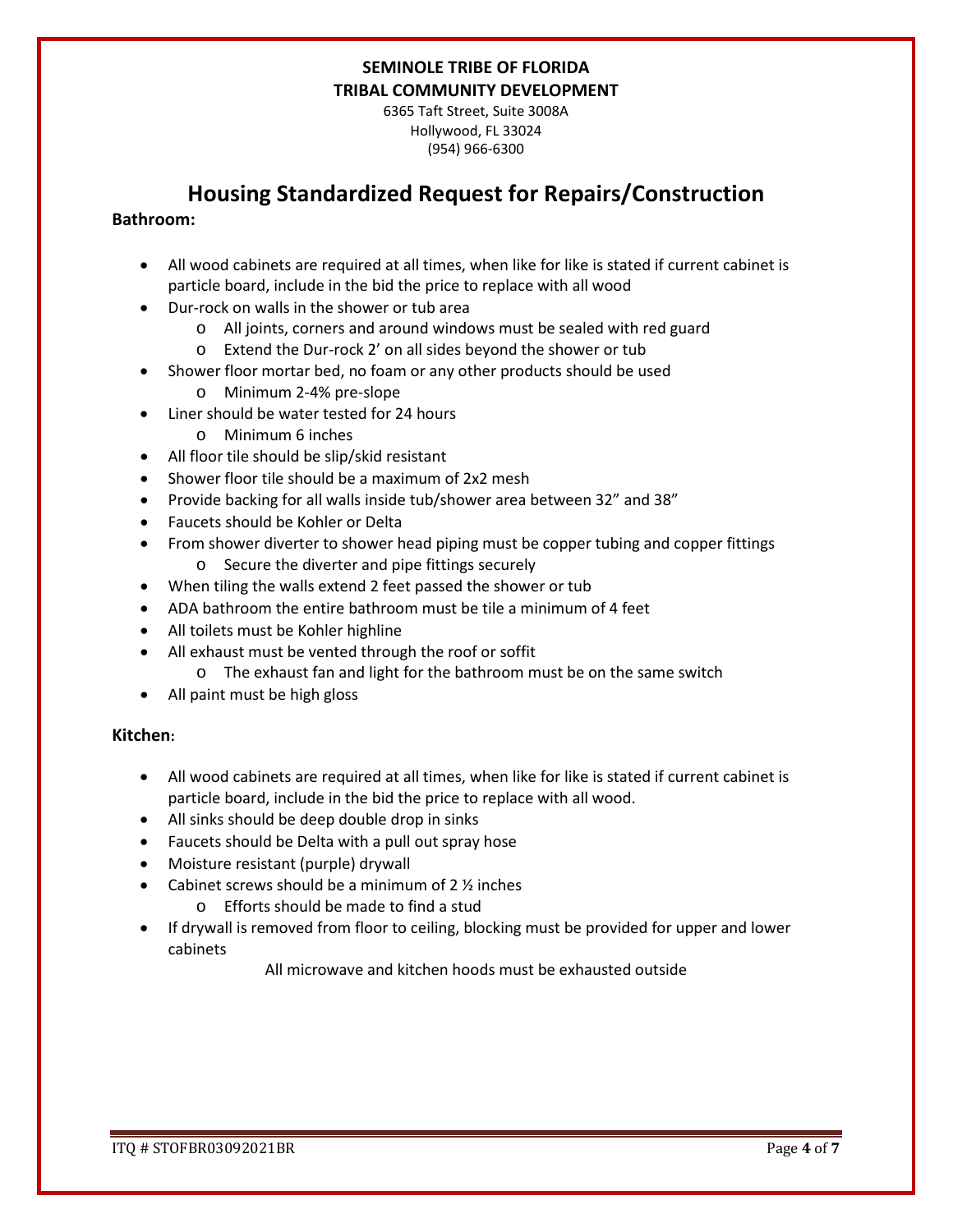6365 Taft Street, Suite 3008A Hollywood, FL 33024 (954) 966-6300

#### **Mechanical/HVAC:**

- All AC units must be installed on a metal stand with a secondary pan and connect float switch
- A primary float switch must be installed and connected
- When replacing duct work all joints and seams must be taped and mastic
- All new HVAC units must be a minimum of 16 seer
- All flexible ducts must be a minimum of R8 R-value
- All disconnects should be the pull type non-fuse
- Rheem, Goodman, Night and Day units preferred
- Caulk around all AC vents
- Keyed lockout caps must be on all units

### **Water Heaters:**

- GE brand, replaced like for like gallon size
- Drain pan required
- TRV piped to the outside
- All water heaters should have a separate shut off switch
- New code required Energy conservation code chapter 4
- Heat traps are mandatory

### **General Notes:**

- Schedules must be submitted with all bids and updated any time there is a change
- Contractors are expected to work Monday-Friday, 8:00am-5:00pm unless otherwise specified by the project manager
- When installing new drywall in bedroom, living room etc., backing must be provided for TV's being mounted on the wall
- Place a chase and an outlet at the same area where backing is located
- Seal all recess lighting, caulk the lights to the ceiling
- Caulk around all exterior lights
- All exterior light fixtures must be LED
- Any penetration that are made through the wall to the exterior must be caulked or sealed
- Any new gutters must have leaf guard
- Any roof repairs/replacement must follow Miami-Dade standards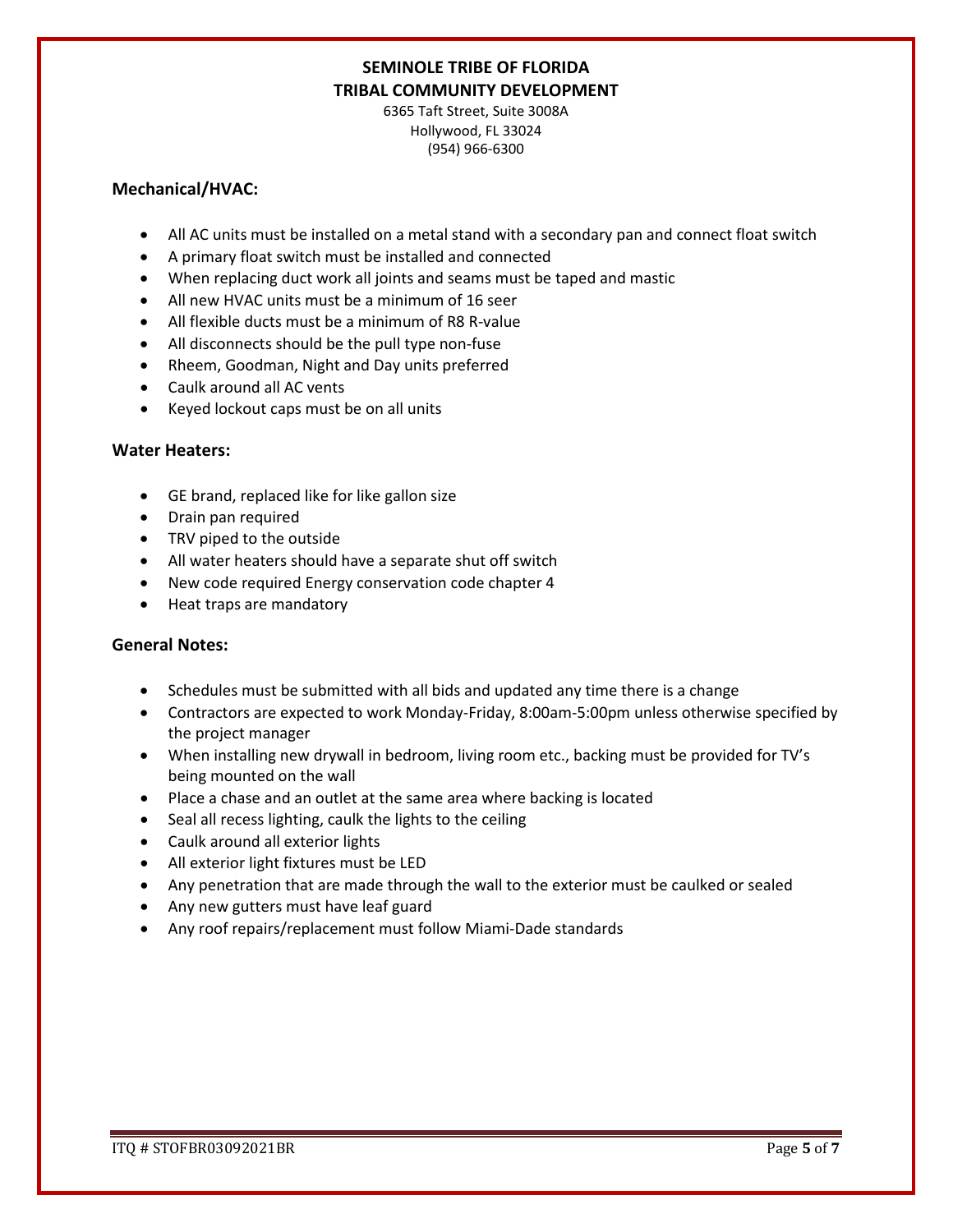6365 Taft Street, Suite 3008A Hollywood, FL 33024 (954) 966-6300

# **Scope of work Generator Installation**

- Supply all labor and materials.
- All materials being installed shall be of equivalent make/model to the original material being removed. (Unless it has first been approved by the Housing Department)
- All work performed shall be as per code(s).
- **Schedule of Values and proposed Schedule shall be submitted with proposals.**
- Supply all drawings/prints and any other documentation needed by the Building Department.
- Clean up jobsite daily and before the final inspection of the completed job.
- Call the Building Department & Housing Department for all inspections, before and during the installation process. (Darryl Kinchen 954-279-4784)
- Contact Housing Department for final inspection, prior to leaving the jobsite.

## **General**

- Provide all labor, materials, equipment, & supervision to complete this scope.
- Provide Generac 27KW, 1800 RPM Propane fueled Emergency Standby Generator on precast concrete pad.
- Provide 500 gal buried propane fuel tank and accessories.
- Contractor to provide NEMA Rated Automatic Transfer Switch and accessories for 200 Amp service.
- All Electrical work shall confirm to National Electrical Code.
- Fuel lines & regulators from tank to generator shall be installed per FBC.
- Contractor shall conduct all testing to insure operation of equipment and components perform to manufactures specifications.
- Remove and dispose debris from the job site.
- Clean work and affected areas.